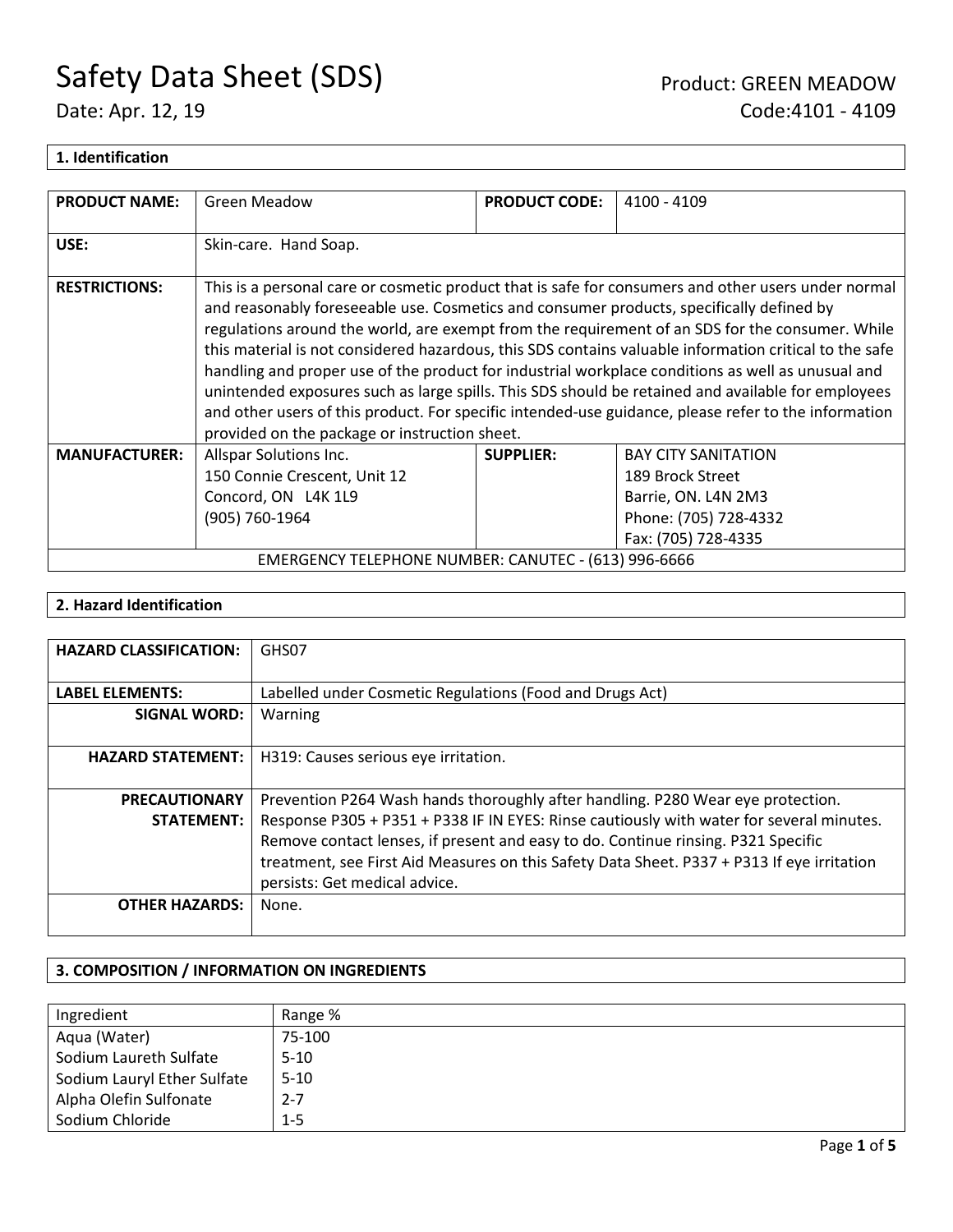| Glycerin             | 71.      |
|----------------------|----------|
| Parfum               | <1       |
| Citric Acid          | ╰┸       |
| Yellow 5 (CI 19140). | $\leq$ 1 |
|                      |          |

There are no additional ingredients present which, within the current knowledge of the supplier and in the concentrations applicable, are classified as hazardous to health or the environment and hence require reporting in this section NOTE: Confidential business information rules can apply.

### **4. FIRST-AID MEASURES**

| <b>FIRST-AID MEASURES BY ROUTE OF EXPOSURE:</b> |                                                                                   |  |
|-------------------------------------------------|-----------------------------------------------------------------------------------|--|
| <b>INHALATION:</b>                              | Not relevant. Unlikely route of exposure as the product does not contain volatile |  |
|                                                 | substances.                                                                       |  |
| <b>SKIN CONTACT:</b>                            | Not applicable.                                                                   |  |
| <b>EYE CONTACT:</b>                             | Rinse opened eye for several minutes under running water. If symptoms persist,    |  |
|                                                 | consult a doctor.                                                                 |  |
| <b>INGESTION:</b>                               | Rinse mouth with water. If symptoms persist consult a doctor.                     |  |
| <b>MOST IMPORTANT SYMPTOMS</b>                  | Get medical advice or attention if you feel unwell or are concerned.              |  |
| <b>AND EFFECTS (ACUTE OR</b>                    |                                                                                   |  |
| DELAYED):                                       |                                                                                   |  |
| <b>IMMEDIATE MEDICAL</b>                        | Treat symptomatically. Contact poison treatment specialist immediately if large   |  |
| <b>ATTENTION AND SPECIAL</b>                    | quantities have been ingested or inhaled.                                         |  |
| <b>TREATMENT IF NECESSARY:</b>                  |                                                                                   |  |

### **5. FIRE-FIGHTING MEASURES**

| <b>SUITABLE EXTINGUISHING MEDIA:</b> | Not combustible. Use extinguishing agent suitable for surrounding fire. |
|--------------------------------------|-------------------------------------------------------------------------|
| UNSUITABLE EXTINGUISHING MEDIA:      | <b>NAV</b>                                                              |
| SPECIFIC HAZARDS ARISING FROM THE    | Does not burn.                                                          |
| <b>HAZARDOUS PRODUCT:</b>            | Not known to generate any hazardous decomposition products in a fire.   |
| SPECIAL PROTECTIVE EQUIPMENT AND     | No special measures required                                            |
| <b>PRECAUTIONS FOR FIREFIGHTERS:</b> |                                                                         |
| <b>ADDITIONAL INFORMATION:</b>       | This product is not flammable                                           |

### **6. ACCIDENTAL RELEASE MEASURES**

| PERSONAL PRECAUTIONS, PROTECTIVE           | No special precautions are necessary.                                     |
|--------------------------------------------|---------------------------------------------------------------------------|
| <b>EQUIPMENT AND EMERGENCY PROCEDURES:</b> |                                                                           |
| <b>METHODS AND MATERIALS FOR</b>           | Small spills or leaks: stop or reduce leak if safe to do so. Contain and  |
| <b>CONTAINMENT AND CLEANING UP:</b>        | soak up spill with absorbent that does not react                          |
|                                            | with spilled product. Place used absorbent into suitable, covered,        |
|                                            | labelled containers for disposal.                                         |
|                                            | Large spills or leaks: stop or reduce leak if safe to do so. Dike spilled |
|                                            | product to prevent runoff. Dike and recover                               |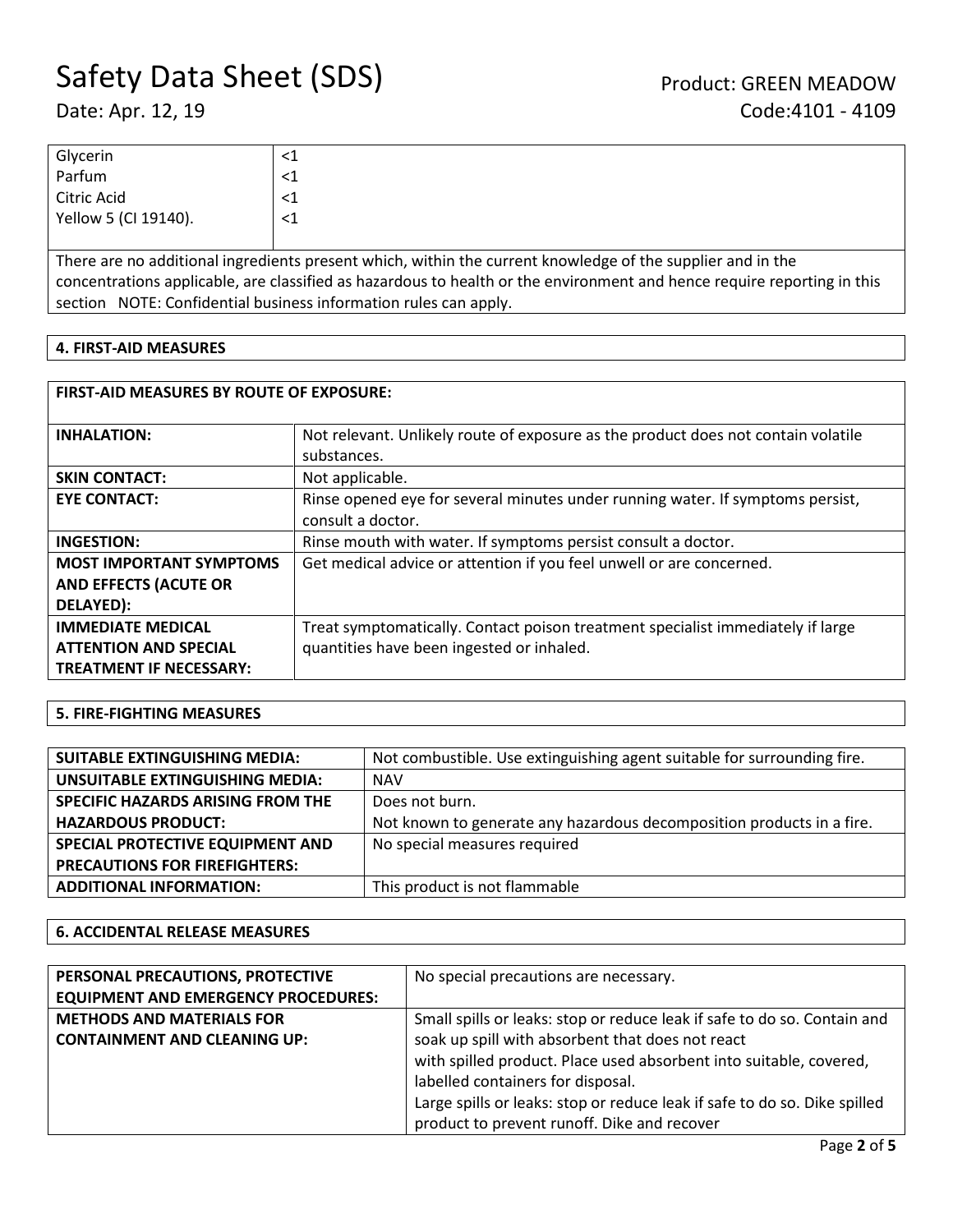| contaminated water for appropriate disposal. Contact emergency     |
|--------------------------------------------------------------------|
| services and manufacturer/supplier for advice. Note: see Section 1 |
| for emergency contact information and Section 13 for waste         |
| disposal.                                                          |
|                                                                    |

### **7. HANDLING AND STORAGE**

| <b>PRECAUTIONS FOR SAFE HANDLING:</b> | Do not get in eyes. Do not swallow. Wash hands thoroughly after handling<br>this material. |
|---------------------------------------|--------------------------------------------------------------------------------------------|
| <b>CONDITIONS FOR SAFE STORAGE</b>    | Store in an area that is: cool, ventilated. Store in the original, labelled,               |
| INCLUDING INCOMPATIBLE MATERIAL:      | shipping container.                                                                        |

### **8. EXPOSURE CONTROLS / PERSONAL PROTECTION**

**CONTROL PARAMETERS, INCLUDING OCCUPATIONAL EXPOSURE GUIDELINES OR BIOLOGICAL EXPOSURE LIMITS AND THE SOURCE OF THOSE VALUES:**

| <b>APPROPRIATE ENGINEERING</b>        | Not available. Consult local authorities for provincial exposure limits. |
|---------------------------------------|--------------------------------------------------------------------------|
| <b>CONTROLS:</b>                      |                                                                          |
| <b>INDIVIDUAL PROTECTION MEASURES</b> | Avoid contact with the eyes.                                             |
| (E.G. PERSONAL PROTECTIVE             | Breathing equipment: Not required if used as directed.                   |
| <b>EQUIPMENT):</b>                    | Protection of hands: Wash skin with cold to warm water.                  |
|                                       | Eye protection: Not required if used as directed.                        |
|                                       | Body protection: Not required if used as directed.                       |

### **9. PHYSICAL AND CHEMICAL PROPERTIES**

| <b>APPEARANCE</b>            | Green Liquid            | <b>PH</b>                    | $7.5$ (+/- 0.5)    |
|------------------------------|-------------------------|------------------------------|--------------------|
| <b>ODOUR</b>                 | Fresh Scent             | <b>ODOUR THRESHOLD</b>       | <b>NAV</b>         |
| <b>MELTING POINT</b>         | <b>NAV</b>              | <b>FREEZING POINT</b>        | $\sim 0^{\circ}$ C |
| <b>INITIAL BOILING POINT</b> | $\sim$ 100 $^{\circ}$ C | <b>FLASH POINT</b>           | <b>NAP</b>         |
| <b>EVAPORATION RATE</b>      | <b>NAV</b>              | <b>FLAMMABILITY</b>          | <b>NAP</b>         |
| <b>LOWER FLAMMABLE LIMIT</b> | <b>NAP</b>              | <b>UPPER FLAMMABLE LIMIT</b> | <b>NAP</b>         |
| <b>VAPOUR PRESSURE</b>       | <b>NAV</b>              | <b>VAPOUR DENSITY</b>        | <b>NAV</b>         |
| <b>RELATIVE DENSITY</b>      | 1.03                    | <b>SOLUBILITY</b>            | Complete in water  |
| <b>PARTITION COEFFICIENT</b> | <b>NAV</b>              | <b>AUTO-IGNITION</b>         | <b>NAP</b>         |
|                              |                         | <b>TEMPERATURE</b>           |                    |
| <b>DECOMPOSITION</b>         | <b>NAV</b>              | <b>VISCOSITY</b>             | 3,500 to 5,000 cps |
| <b>TEMPERATURE</b>           |                         |                              |                    |

### **10. STABILITY AND REACTIVITY**

| <b>REA</b><br>$\Delta$ CTIVIT | No1<br>ctive<br>. еа. |
|-------------------------------|-----------------------|
|                               |                       |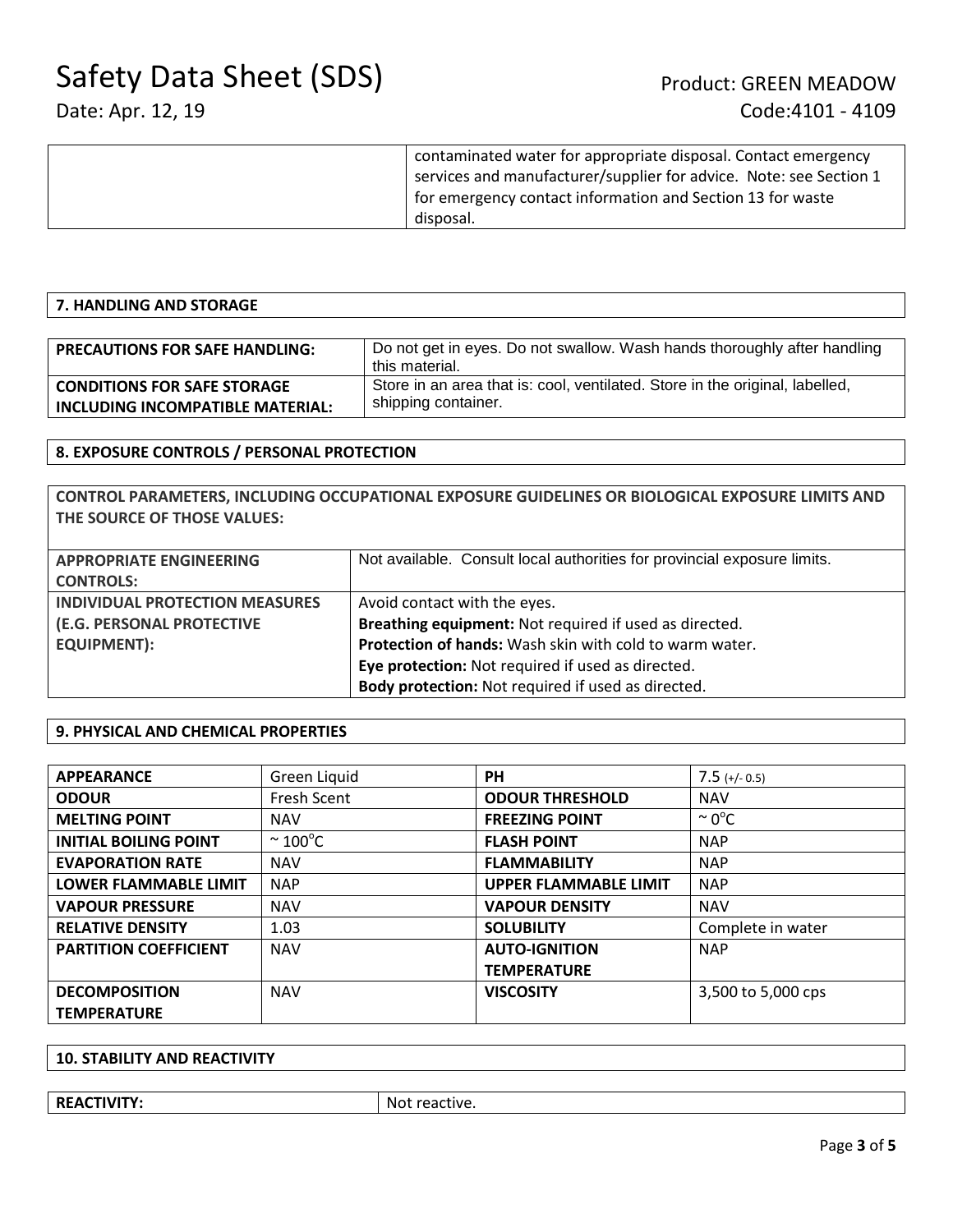| <b>CHEMICAL STABILITY:</b>                 | The product is stable.                                                   |
|--------------------------------------------|--------------------------------------------------------------------------|
| <b>POSSIBILITY OF HAZARDOUS REACTIONS:</b> | Under normal conditions of storage and use, hazardous reactions will not |
|                                            | occur.                                                                   |
| <b>CONDITIONS TO AVOID:</b>                | No specific data.                                                        |
| <b>INCOMPATIBLE MATERIALS:</b>             | Reactive or incompatible with oxidizers                                  |
| <b>HAZARDOUS DECOMPOSITION PRODUCTS:</b>   | Under normal conditions of storage and use, hazardous decomposition      |
|                                            | products should not be produced.                                         |

### **11. TOXICOLOGICAL INFORMATION**

| <b>ROUTES OF ENTRY:</b>                                                                    | Not applicable.                                            |  |
|--------------------------------------------------------------------------------------------|------------------------------------------------------------|--|
| Component                                                                                  | Value                                                      |  |
| <b>NAV</b>                                                                                 |                                                            |  |
|                                                                                            |                                                            |  |
| SYMPTOMS RELATED TO THE PHYSICAL, CHEMICAL AND TOXICOLOGICAL CHARACTERISTICS:              |                                                            |  |
| IF ON THE SKIN:                                                                            | Skin irritation should not occur when used as recommended. |  |
| IF ON THE EYE:                                                                             | Human experience shows mild irritation.                    |  |
| <b>AFTER INGESTION:</b>                                                                    | May include stomach pains                                  |  |
| <b>SENSITIZATION:</b>                                                                      | No sensitizing effects known                               |  |
| DELAYED AND IMMEDIATE EFFECTS, AND CHRONIC EFFECTS FROM SHORT-TERM AND LONG-TERM EXPOSURE: |                                                            |  |
| None known at this time.                                                                   |                                                            |  |
| <b>ADDITIONAL TOXICOLOGICAL INFORMATION: Irritant</b>                                      |                                                            |  |
| <b>CARCINOGENIC CATEGORIES:</b> None of the ingredients are listed                         |                                                            |  |
| General: No known significant effects or critical hazards.                                 |                                                            |  |
| Carcinogenicity: No known significant effects or critical hazards.                         |                                                            |  |
| Mutagenicity: No known significant effects or critical hazards.                            |                                                            |  |
| Teratogenicity: No known significant effects or critical hazards.                          |                                                            |  |
| Developmental effects : No known significant effects or critical hazards.                  |                                                            |  |
| Fertility effects: No known significant effects or critical hazards.                       |                                                            |  |
|                                                                                            |                                                            |  |
|                                                                                            |                                                            |  |

### **12. ECOLOGICAL INFORMATION**

| <b>ECOTOXICITY</b>                   | No further information available                  |
|--------------------------------------|---------------------------------------------------|
| <b>PERSISTENCE AND DEGRADABILITY</b> | Not available.                                    |
| <b>BIOACCUMULATIVE POTENTIAL</b>     | Not available.                                    |
| <b>MOBILITY IN SOIL</b>              | No further relevant information available.        |
| <b>OTHER ADVERSE EFFECTS</b>         | No known significant effects or critical hazards. |

### **13. DISPOSAL CONSIDERATIONS**

### **Waste treatment methods:**

**Recommendation:** The generation of waste should be avoided or minimized wherever possible. Disposal of this product, solutions and any by-products should at all times comply with the requirements of environmental protection and waste disposal legislation and any regional local authority requirements. Dispose of surplus and non-recyclable products via a